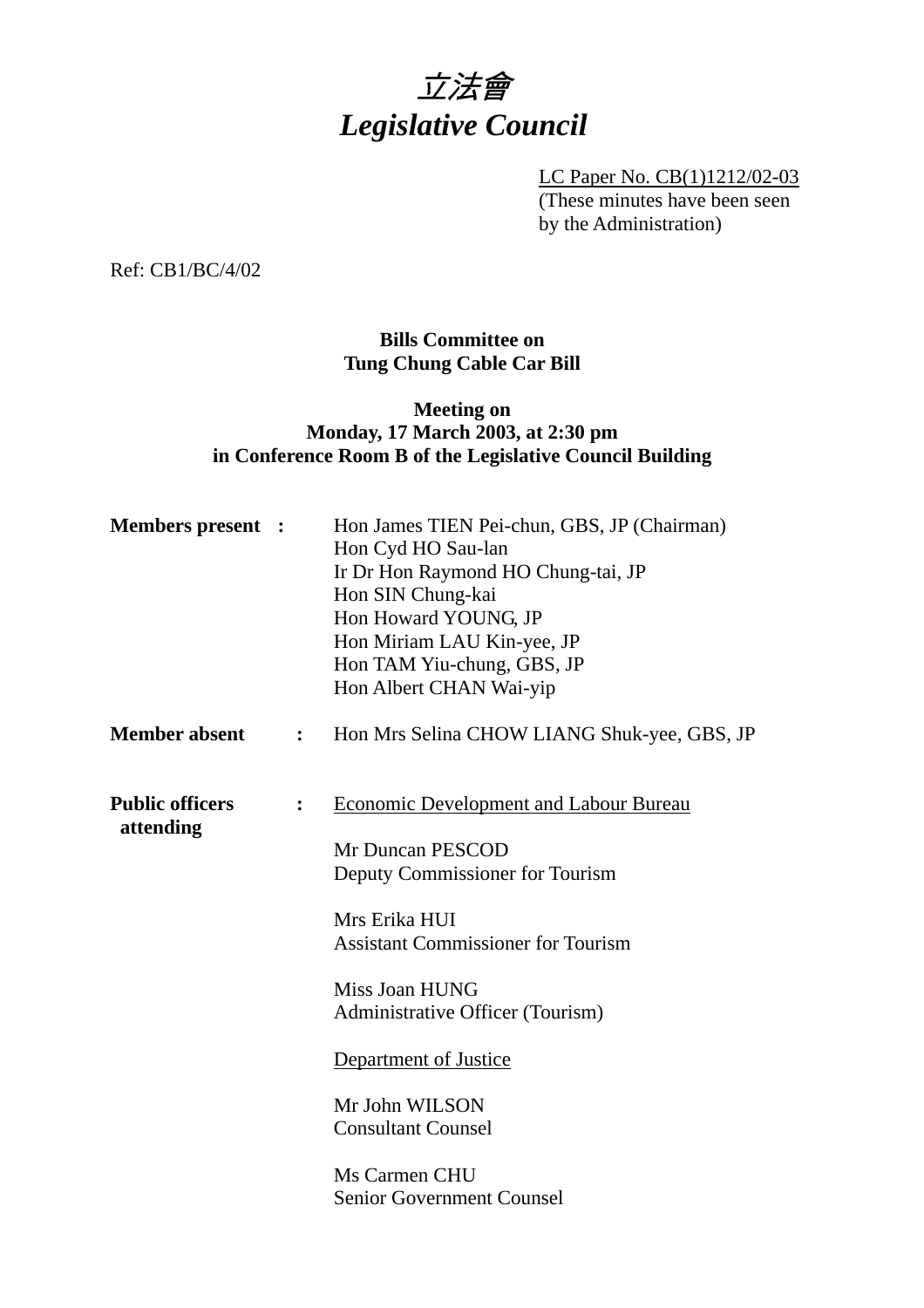|                              |                     | $-2-$                                                             |  |  |
|------------------------------|---------------------|-------------------------------------------------------------------|--|--|
|                              |                     | <b>Electrical and Mechanical Services Department</b>              |  |  |
|                              |                     | Mr LAW Yu-wing<br><b>Chief Electrical and Mechanical Engineer</b> |  |  |
|                              |                     | <b>Territory Development Department</b>                           |  |  |
|                              |                     | Mr Patrick TANG<br>Senior Engineer                                |  |  |
|                              |                     | <b>Lands Department</b>                                           |  |  |
|                              |                     | Mr LAU Chi-ming<br><b>District Lands Officer/Islands</b>          |  |  |
| <b>Clerk in attendance :</b> |                     | Mr Andy LAU<br>Chief Assistant Secretary (1)2                     |  |  |
| <b>Staff in attendance</b>   | $\sim$ 1.000 $\sim$ | Miss Connie FUNG<br><b>Assistant Legal Adviser 3</b>              |  |  |
|                              |                     | Ms Debbie YAU<br>Senior Assistant Secretary (1)1                  |  |  |
|                              |                     |                                                                   |  |  |

#### **I Election of Chairman**

Action

Mr James TIEN, the member who had the highest precedence among members of the Bills Committee, presided over the election of Chairman. Mr James TIEN was nominated by Ir Dr Raymond HO and the nomination was seconded by Ms Miriam LAU and Mr Howard YOUNG. As the presiding member was being nominated for the office, Ir Dr Raymond HO took over the chair and continued to call for nominations for the chairmanship. There being no other nominations, Mr James TIEN was elected Chairman of the Bills Committee. He then took over the chair.

| $\mathbf H$ | <b>Meeting with the Administration</b> |                |                                    |
|-------------|----------------------------------------|----------------|------------------------------------|
|             | (LC Paper No. CB(3)329/02-03           |                | The Bill;                          |
|             | Ref. EDB CR 5/6/2091/98                |                | - Legislative Council Brief;       |
|             | LC Paper No. LS56/02-03                |                | Legal Service Division Report;     |
|             | LC Paper No. CB(1)658/02-03            |                | - Minutes of meeting of<br>the     |
|             |                                        |                | Economic Services Panel;           |
|             | LC Paper No. CB(1)1097/02-03           |                | Background brief on the Bill;      |
|             | LC Paper No. CB(1)1094/02-03(01)       | $\blacksquare$ | Letter from Assistant<br>Legal     |
|             |                                        |                | Adviser to the Administration; and |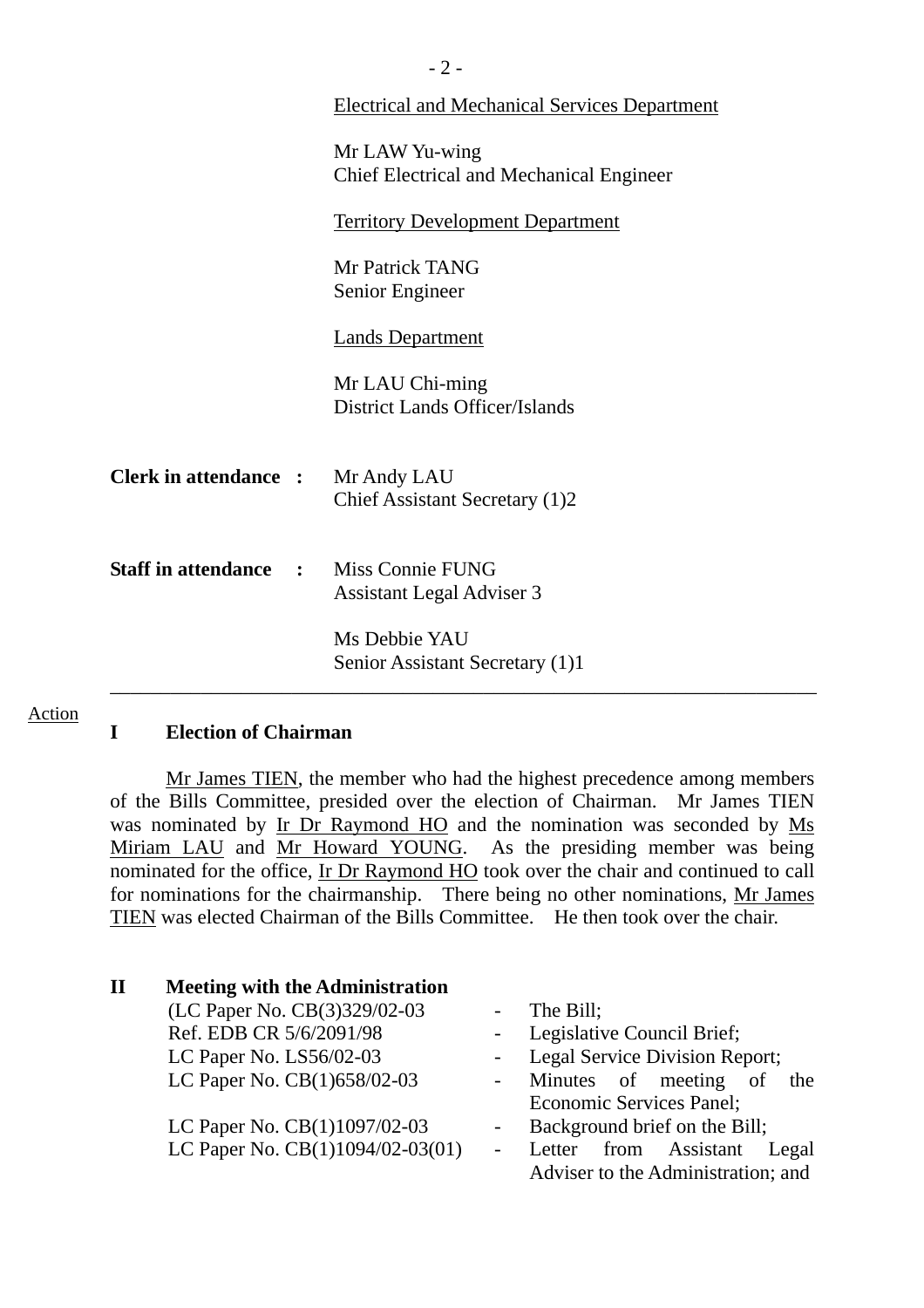LC Paper No.  $CB(1)1094/02-03(02)$  - The Administration's reply to the Assistant Legal Adviser)

- 2. The Bills Committee deliberated (Index of proceedings attached at **Annex A**).
- Admin 3. The Bills Committee requested the Administration to provide further information on the following to facilitate their consideration:
	- (a) To provide information on the Administration's overall technical and financial assessment of the proposals put forward by bidders of the Tung Chung Cable Car project and the weighting of individual technical and financial merits.
	- (b) To provide information on the Administration's assessment of the impact of the implementation of the Tung Chung Cable Car project on services provided by the New Lantao Bus Company (1973) Limited and Lantau taxi operators.
	- (c) To provide information on the land use planning in the vicinity of the proposed Tung Chung Terminal and the Ngong Ping Terminal, including the provision of public transport interchanges in the areas and their respective implementation timeframe, and whether the latest changes to the Draft Ngong Ping Outline Zoning Plan would have any implications on the financial assessment of the cable car project.
	- (d) To consider including provisions with penalty terms stipulating that the franchisee would be held liable for all potentially harmful contaminants generated during the construction, operation and maintenance of the cable car system.

4. The Bills Committee agreed to invite representatives of the Environment, Transport and Works Bureau, Transport Department and MTR Corporation Limited to attend the next meeting of the Bills Committee scheduled for Monday, 31 March 2003 at 8:30 am.

5. Mr Albert CHAN said that some deputations would like to appear before the Bills Committee to give views on the Bill. After deliberation, members agreed to schedule a meeting on Friday, 4 April 2003 at 2:30 pm to receive public views. Mr CHAN would provide further details about the list of deputations to be invited to the meeting.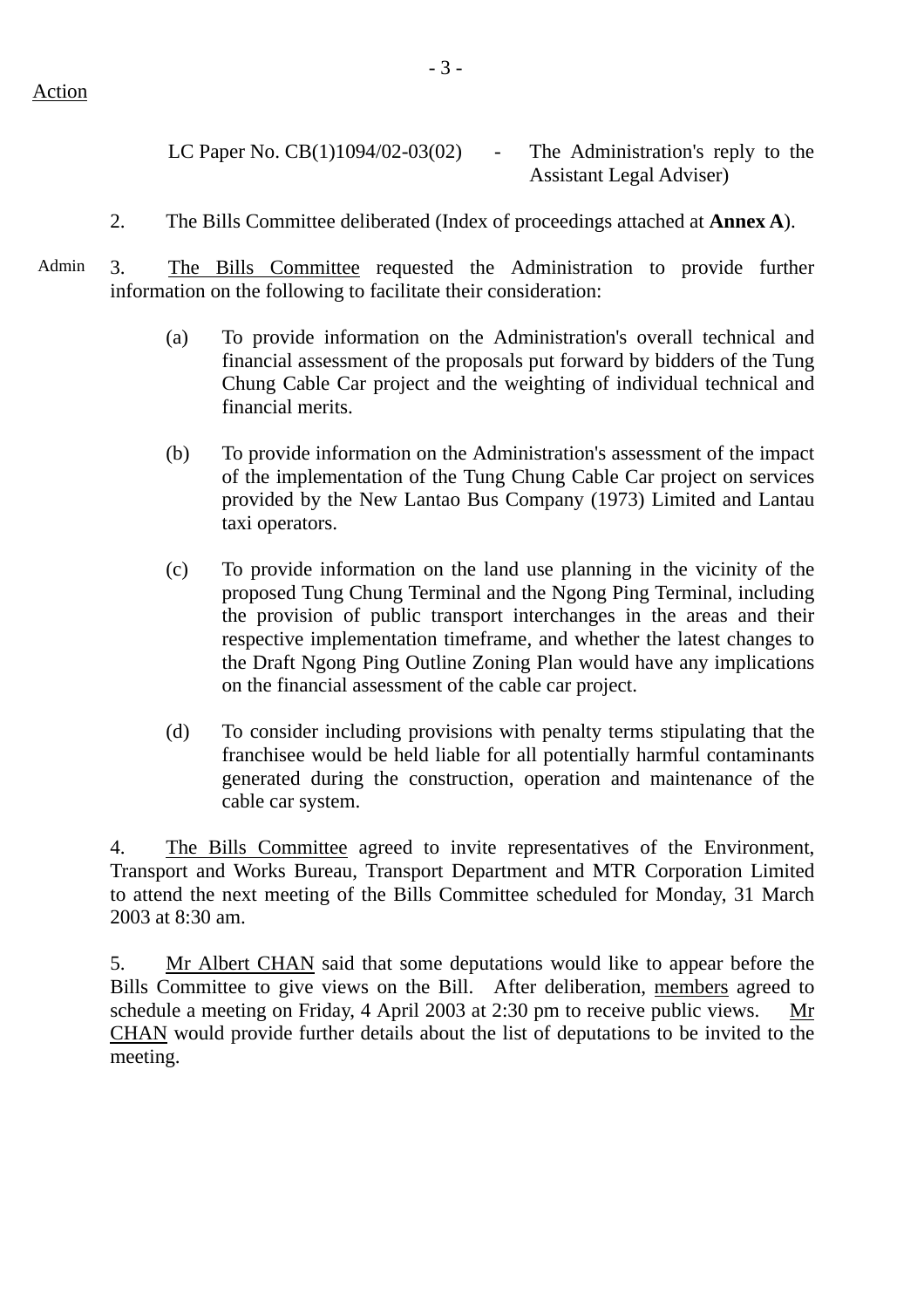# **III Any other business**

6. There being no other business, the meeting ended at 3:30 pm.

Council Business Division 1 Legislative Council Secretariat 27 March 2003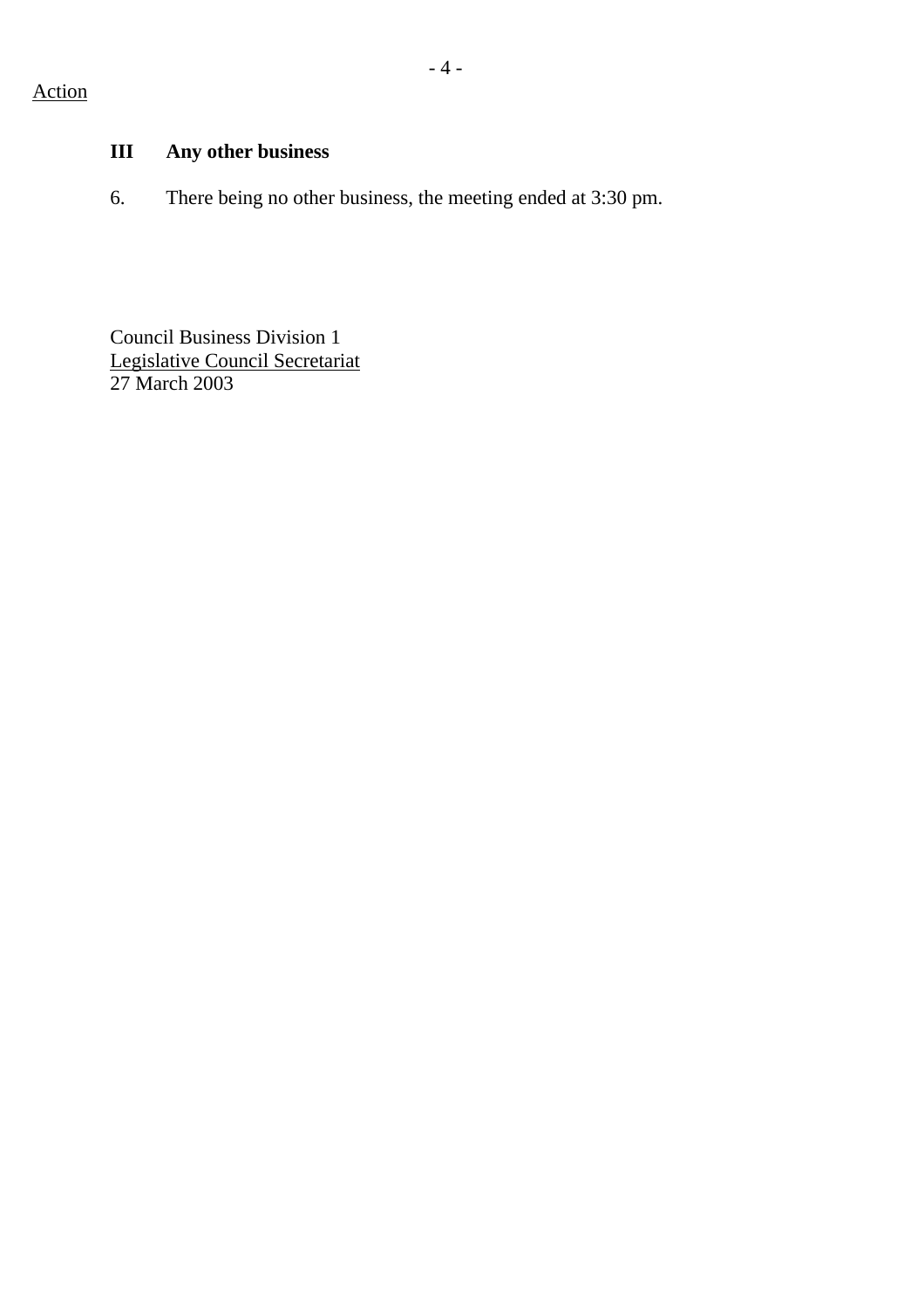## **Proceedings of the meeting of the Bills Committee on Tung Chung Cable Car Bill Monday, 17 March 2003, at 10:45 am in Conference Room B of the Legislative Council Building**

| <b>Time</b>       | <b>Speaker</b>                                                                                         | Subject(s)<br><b>Action</b>                                                                                                                                                                                                                                                                                                                                                                                                                      |                        |  |  |  |
|-------------------|--------------------------------------------------------------------------------------------------------|--------------------------------------------------------------------------------------------------------------------------------------------------------------------------------------------------------------------------------------------------------------------------------------------------------------------------------------------------------------------------------------------------------------------------------------------------|------------------------|--|--|--|
|                   |                                                                                                        | <b>Required</b>                                                                                                                                                                                                                                                                                                                                                                                                                                  |                        |  |  |  |
|                   | Agenda Item I - Election of Chairman                                                                   |                                                                                                                                                                                                                                                                                                                                                                                                                                                  |                        |  |  |  |
| $000000 - 000101$ | Mr James TIEN<br>Ir Dr Raymond HO<br>Ms Miriam LAU                                                     | <b>Election of Chairman</b><br>$\bullet$                                                                                                                                                                                                                                                                                                                                                                                                         |                        |  |  |  |
|                   | Mr Howard YOUNG<br>Agenda Item II - Meeting with the Administration                                    |                                                                                                                                                                                                                                                                                                                                                                                                                                                  |                        |  |  |  |
| $000102 - 000618$ | Chairman<br>Ms Miriam LAU<br>Ir Dr Raymond HO<br>Mr SIN Chung-kai<br>Mr Albert CHAN<br>Mr Howard YOUNG | Welcoming remarks<br>Mr Albert CHAN to<br>$\bullet$<br>Date of future meetings<br>forward<br>$\bullet$<br>a<br>Invitation for public views<br>deputations<br>$\bullet$<br>invited to the meeting<br>on 4 April 2003 to give<br>views on the Bill                                                                                                                                                                                                 | list<br>of<br>be<br>to |  |  |  |
| 000619 - 000958   | Admin                                                                                                  | Introduction of the Bill<br>$\bullet$                                                                                                                                                                                                                                                                                                                                                                                                            |                        |  |  |  |
| 000959 - 001004   | Chairman<br>Admin                                                                                      | Legislative timetable proposed<br>$\bullet$<br>by the Administration                                                                                                                                                                                                                                                                                                                                                                             |                        |  |  |  |
| 001005 - 001914   | Ir Dr Raymond HO<br>Chairman<br>Admin                                                                  | Financial and technical merits<br>The Admin to provide<br>$\bullet$<br>further information as<br>of the proposals put forward<br>by bidders of the Tung Chung<br>per paragraph 3(a) of<br>Cable Car project and the<br>the minutes<br>Administration's<br>assessment<br>of the proposals<br>Experience<br>in<br>other<br>$\bullet$<br>"Build-Operate-Transfer"<br>projects<br>Reliability of financial and<br>$\bullet$<br>patronage projections |                        |  |  |  |
| 001915 - 002425   | Ms Cyd HO<br>Chairman<br>Admin                                                                         | The Admin to consider<br>Responsibility<br>of<br>the<br>$\bullet$<br>franchisee<br>for<br>including provisions to<br>generating<br>harmful contaminants in the<br>address the problem<br>of<br>construction,<br>course<br>operation and maintenance of<br>the cable car system                                                                                                                                                                   |                        |  |  |  |
| 002426 - 003025   | Ms Miriam LAU<br>Chairman<br>Admin                                                                     | financial<br>Government's<br>$\bullet$<br>obligation in relation to the<br>cable car project<br>Fare determination and fare<br>$\bullet$<br>regulation of the cable car<br>system<br>Likelihood of requiring cross-<br>$\bullet$<br>from<br>subsidy<br><b>MTR</b><br>Corporation<br>Limited's<br>rail<br>operations for the cable car                                                                                                            |                        |  |  |  |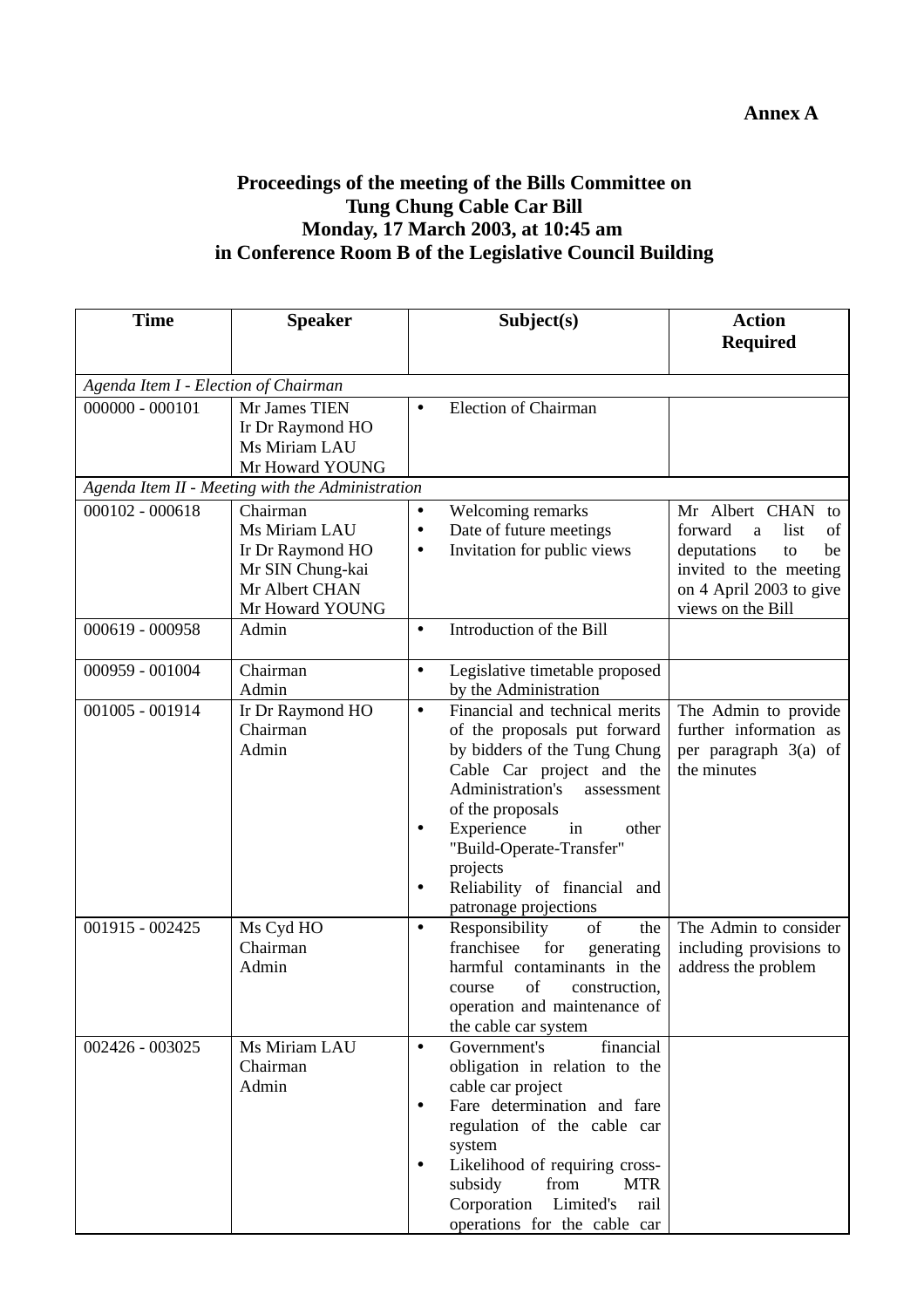| <b>Time</b>       | <b>Speaker</b>                                                    | Subject(s)                                                                                                                                                                                                                                                                                                                                                                                                                                                                                            | <b>Action</b><br><b>Required</b>                                                         |
|-------------------|-------------------------------------------------------------------|-------------------------------------------------------------------------------------------------------------------------------------------------------------------------------------------------------------------------------------------------------------------------------------------------------------------------------------------------------------------------------------------------------------------------------------------------------------------------------------------------------|------------------------------------------------------------------------------------------|
|                   |                                                                   |                                                                                                                                                                                                                                                                                                                                                                                                                                                                                                       |                                                                                          |
|                   |                                                                   | operations<br>Whether the cable car system<br>would become an essential<br>public transport facility in the<br>long run                                                                                                                                                                                                                                                                                                                                                                               |                                                                                          |
| 003026 - 003255   | Mr Albert CHAN                                                    | Land use planning in the<br>$\bullet$<br>vicinity of the Tung Chung<br>Terminal and Ngong Ping<br>Terminal<br>Changes to the Ngong Ping<br>٠<br>Outline Zoning Plan due to<br>objections<br>from Po<br>Lin<br>Monastery and the resulting<br>implications on the financial<br>assessments carried out by<br><b>MTR Corporation Limited</b>                                                                                                                                                            | The Admin to provide<br>further information as<br>per paragraph $3(c)$ of<br>the minutes |
| 003256 - 003914   | Mr Albert CHAN<br>Ms Miriam LAU<br>Ms Cyd HO<br>Chairman<br>Admin | Impact of the implementation<br>$\bullet$<br>of the Tung Chung Cable Car<br>project on services provided<br>by the New Lantao Bus<br>Company (1973) Limited and<br>Lantau taxi operators<br>Provision of public transport<br>$\bullet$<br>interchanges at Ngong Ping<br>Terminal to enhance<br>the<br>feeder role of bus services<br>provided by New Lantao Bus<br>Company (1973) Limited to<br>other parts of Lantau Island,<br>its<br>and<br>planned<br>route<br>development programme in<br>future | The Admin to provide<br>further information as<br>per paragraph 3(b) of<br>the minutes   |
| 003915 - 004259   | Admin                                                             | of<br>Development<br>$\bullet$<br>complementary<br>and<br>commercial facilities at the<br>cable car termini to meet the<br>future demand                                                                                                                                                                                                                                                                                                                                                              |                                                                                          |
| 004300 - 005124   | Mr TAM Yiu-chung<br>Chairman<br>Admin<br>Mr SIN Chung-kai         | Financial viability of the cable<br>$\bullet$<br>car project<br>Reliability of financial and<br>$\bullet$<br>patronage projections<br>Government's<br>financial<br>$\bullet$<br>obligation in relation to the<br>cable car project<br>Cross-subsidy<br>from<br><b>MTR</b><br>٠<br>Corporation Limited's<br>rail<br>operations for the cable car<br>operations                                                                                                                                         |                                                                                          |
| $005125 - 005500$ | Ms Miriam LAU<br>Admin<br>Chairman                                | Whether the public transport<br>$\bullet$<br>interchange at Ngong Ping<br>Terminal could be completed<br>in time to tie in with the                                                                                                                                                                                                                                                                                                                                                                   |                                                                                          |